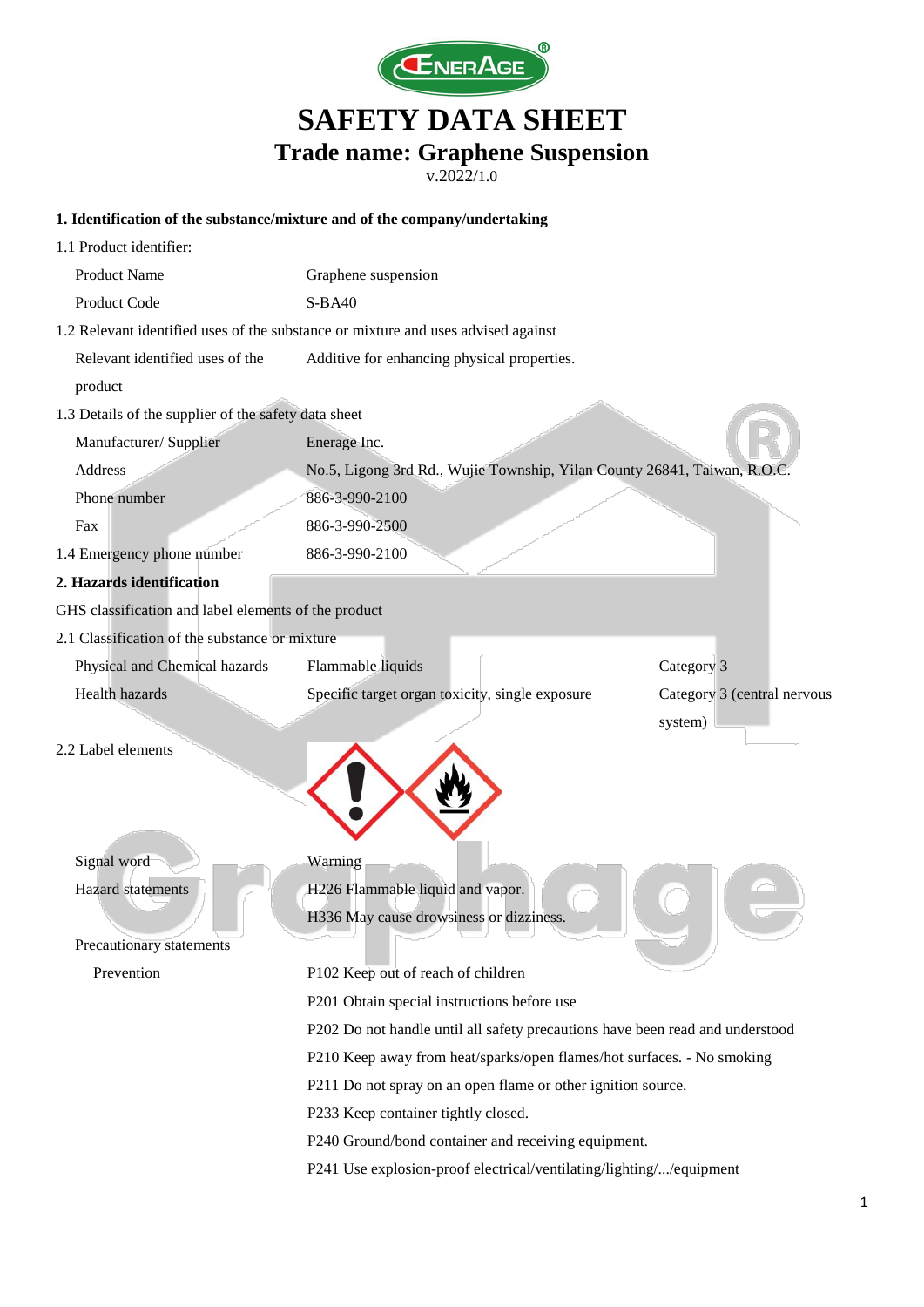

|          |                           | P242 Use only non-sparking tools.                                                        |  |  |
|----------|---------------------------|------------------------------------------------------------------------------------------|--|--|
|          |                           | P243 Take precautionary measures against static discharge.                               |  |  |
|          |                           | P261 Avoid breathing dust/fume/gas/mist/vapours/spray.                                   |  |  |
|          |                           | P270 Do no eat, drink or smoke when using this product                                   |  |  |
|          |                           | P271 Use only outdoors or in a well-ventilated area.                                     |  |  |
|          |                           | P272 Contaminated work clothing should not be allowed out of the workplace.              |  |  |
|          |                           | P273 Avoid release to the environment.                                                   |  |  |
|          |                           | P280 Wear protective gloves/protective clothing/eye protection/face protection           |  |  |
|          |                           | P281 Use personal protective equipment as required.                                      |  |  |
|          |                           | P284 Wear respiratory protection                                                         |  |  |
|          |                           | P285 In case of inadequate ventilation wear respiratory protection                       |  |  |
|          | Response                  |                                                                                          |  |  |
|          | P301 IF SWALLOWED         | P330 Rinse mouth.                                                                        |  |  |
|          |                           | P331 Do NOT induce vomiting.                                                             |  |  |
|          |                           | P313 Get medical advice/attention                                                        |  |  |
|          | P303 IF ON SKIN (or hair) | P351 Rinse cautiously with water for several minutes.                                    |  |  |
|          |                           | P352 Wash with plenty of soap and water.                                                 |  |  |
|          |                           | P353 Rinse skin with water/shower.                                                       |  |  |
|          |                           | P361 Take off immediately all contaminated clothing.                                     |  |  |
|          | P304 IF INHALED           | P314 Call a POISON CENTER/doctor if you feel unwell.                                     |  |  |
|          |                           | P340 Remove victim to fresh air and keep at rest in a position comfortable for breathing |  |  |
|          | P305 IF IN EYES           | P338 Remove contact lenses, if present and easy to do. Continue rinsing.                 |  |  |
|          |                           | P351 Rinse cautiously with water for several minutes.                                    |  |  |
|          | P337 If eye irritation    | P313 Get medical advice/attention.                                                       |  |  |
|          | persists                  |                                                                                          |  |  |
|          | P370 In case of fire      | P374 Fight fire with normal precautions from a reasonable distance.                      |  |  |
|          |                           | P376 Stop leak if safe to do so.                                                         |  |  |
|          |                           | P378 Use dry sand, dry chemical or alcohol-resistant foam to extinguish.                 |  |  |
| Storage  |                           | P402 Store in a dry place.                                                               |  |  |
|          |                           | P403 Store in a well-ventilated place.                                                   |  |  |
|          |                           | P404 Store in a closed container.                                                        |  |  |
|          |                           | P405 Store locked up.                                                                    |  |  |
| Disposal |                           | P501 Dispose of contents/container to an approved waste disposal plant.                  |  |  |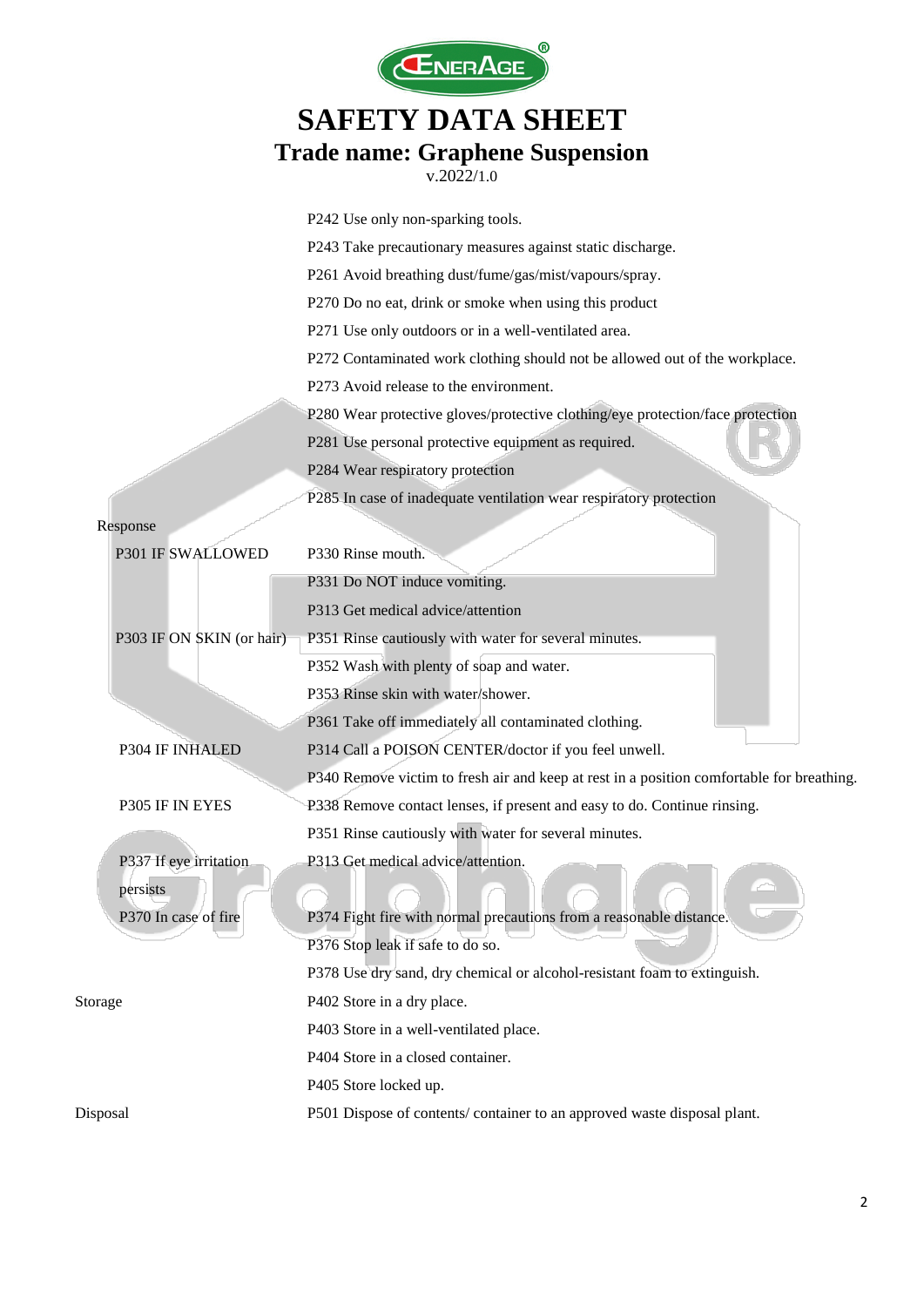

| 3. Composition/information on ingredients                                   |                                                                                       |                  |  |
|-----------------------------------------------------------------------------|---------------------------------------------------------------------------------------|------------------|--|
| Chemical name                                                               | CAS No.                                                                               | Content $(wt\%)$ |  |
| n-butyl acetate                                                             | 123-86-4                                                                              | $85 - 95$        |  |
| Graphene                                                                    | 1034343-98-0                                                                          | $5 - 15$         |  |
| 4. First-aid measures                                                       |                                                                                       |                  |  |
| 4.1 Descriptions of first-aid measures                                      |                                                                                       |                  |  |
| General measures                                                            | In the case of prolonged irritation or other adverse effects, contact a doctor.       |                  |  |
| IF ON SKIN (or hair)                                                        | Wash with soap and water.                                                             |                  |  |
|                                                                             | If skin irritation occurs, get medical advice/attention.                              |                  |  |
|                                                                             | Contaminated clothing should be removed and washed thoroughly before re-use.          |                  |  |
| <b>IF INHALED</b>                                                           | Remove from exposure to fresh air and call a poison center/doctor to get medical      |                  |  |
|                                                                             | advice/attention.                                                                     |                  |  |
|                                                                             | If breathing is difficult, administer oxygen.                                         |                  |  |
|                                                                             | If breathing has stopped, begin artificial respiration immediately, and seek medical  |                  |  |
|                                                                             | attention.                                                                            |                  |  |
| <b>IF IN EYES</b>                                                           | Flush eyes with water for at least 15 minutes.                                        |                  |  |
|                                                                             | If easy to do, remove contact lens.                                                   |                  |  |
|                                                                             | Get medical attention                                                                 |                  |  |
| <b>IF SWALLOWED</b>                                                         | Rinse mouth with water and consult a physician.                                       |                  |  |
|                                                                             | Never give anything to an unconscious person.                                         |                  |  |
| 4.2 Most important symptoms/ effects, acute and delayed                     |                                                                                       |                  |  |
| Symptoms                                                                    | May cause drowsiness or dizziness.                                                    |                  |  |
| Hazards                                                                     | No information about adverse effects due to exposure                                  |                  |  |
| 4.3 Indication of immediate medical attention and special treatment needed. |                                                                                       |                  |  |
| Treatment                                                                   | Symptoms may be delayed. Treat symptomatically.                                       |                  |  |
| 5. Fire-fighting measures                                                   |                                                                                       |                  |  |
| 5.1 Extinguishing media                                                     |                                                                                       |                  |  |
| Suitable extinguishing media                                                | Water, carbon dioxide, dry chemical powder or alcohol resistant foam.                 |                  |  |
| Unsuitable extinguishing media                                              | No data available                                                                     |                  |  |
| 5.2 Specific hazards arising from the                                       | In the event of combustion or thermal decomposition, this material may release carbon |                  |  |
| substance or mixture                                                        | monoxide $(CO)$ or carbon dioxide $(CO2)$ .                                           |                  |  |
|                                                                             | Flammable liquid and vapor.                                                           |                  |  |
|                                                                             | Prevent buildup of vapors or gases to explosive concentrations.                       |                  |  |
| 5.3 Advice for firefighters                                                 |                                                                                       |                  |  |
| Special protective equipment and                                            | Firefighters must use standard protective equipment including flame retardant coat,   |                  |  |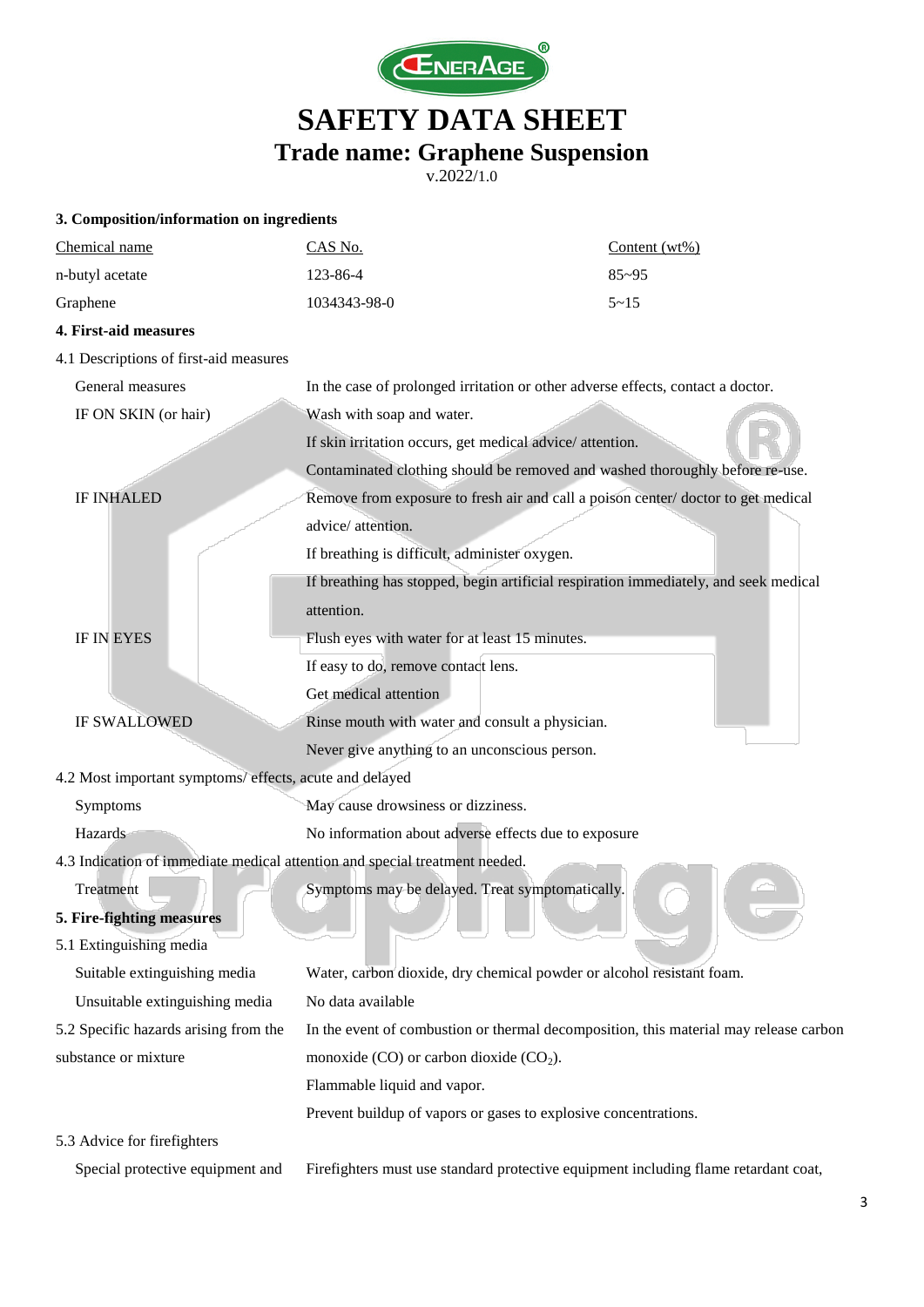

| precautions for fire-fighters         | helmet with face shield, gloves, rubber boots, and in enclosed spaces, SCBA.              |  |  |
|---------------------------------------|-------------------------------------------------------------------------------------------|--|--|
| Specific fire-fighting measures       | Cool containers exposed to flames with water until well after the fire is out.            |  |  |
|                                       | In case of fire and/or explosion do not breathe fumes.                                    |  |  |
|                                       | Keep away from any heat source or electronic circuits.                                    |  |  |
|                                       | Water may be ineffective in fighting the fire.                                            |  |  |
|                                       | The product will float on water and can be reignited on surface water.                    |  |  |
| 6. Accidental release measures        |                                                                                           |  |  |
| 6.1 Personnel precautions, protective | Evacuate personnel to safe areas.                                                         |  |  |
| equipment and emergency               | Remove all sources of ignition if safe to do.                                             |  |  |
| procedures                            | Should wear suitable protective equipment to prevent inhalation or skin contact.          |  |  |
|                                       | Should beware of the risk of slippage due to the material's low coefficient of friction.  |  |  |
|                                       | Keep upwind.                                                                              |  |  |
| 6.2 Environmental precautions         | Prevent further leakage or spillage if safe to do so.                                     |  |  |
|                                       | Do not contaminate water sources or sewer.                                                |  |  |
|                                       | Avoid discharge into drains, water courses or onto the ground                             |  |  |
| 6.3 Methods and materials for         | Collect spillage with non-combustible absorbent material, (e.g. sand, earth, diatomaceous |  |  |
| containment and cleaning up           | earth, vermiculite) and place in container for disposal according to local / national     |  |  |
|                                       | regulations.                                                                              |  |  |
|                                       | Do not discharge into storm or sanitary sewers or groundwater.                            |  |  |
| 7. Handling and storage               |                                                                                           |  |  |
| 7.1 Precautions for safe handling     |                                                                                           |  |  |
| Preventive measures                   | (Exposure Control for handling personnel)                                                 |  |  |
|                                       | Do not breathe dust/fume/gas/mist/vapors/spray.                                           |  |  |
|                                       | Avoid breathing dust/fume/gas/mist/vapors/spray.                                          |  |  |
|                                       | (Protective measures against fire and explosion)                                          |  |  |
|                                       | Keep away from heat/sparks/open flames/hot surfaces. - No smoking.                        |  |  |
|                                       | Ground/bond container and receiving equipment.                                            |  |  |
|                                       | Use explosion-proof electrical/ventilating/lighting equipment.                            |  |  |
|                                       | Use only non-sparking tools.                                                              |  |  |
|                                       | Take precautionary measures against static discharge.                                     |  |  |
| Safety Measures/Incompatibility       | Obtain special instructions before use.                                                   |  |  |
|                                       | Do not handle until all safety precautions have been read and understood.                 |  |  |
|                                       | Use only outdoors or in a well-ventilated area.                                           |  |  |
|                                       | Wear protective gloves and face protection.                                               |  |  |
|                                       | Use personal protective equipment as required.                                            |  |  |
|                                       |                                                                                           |  |  |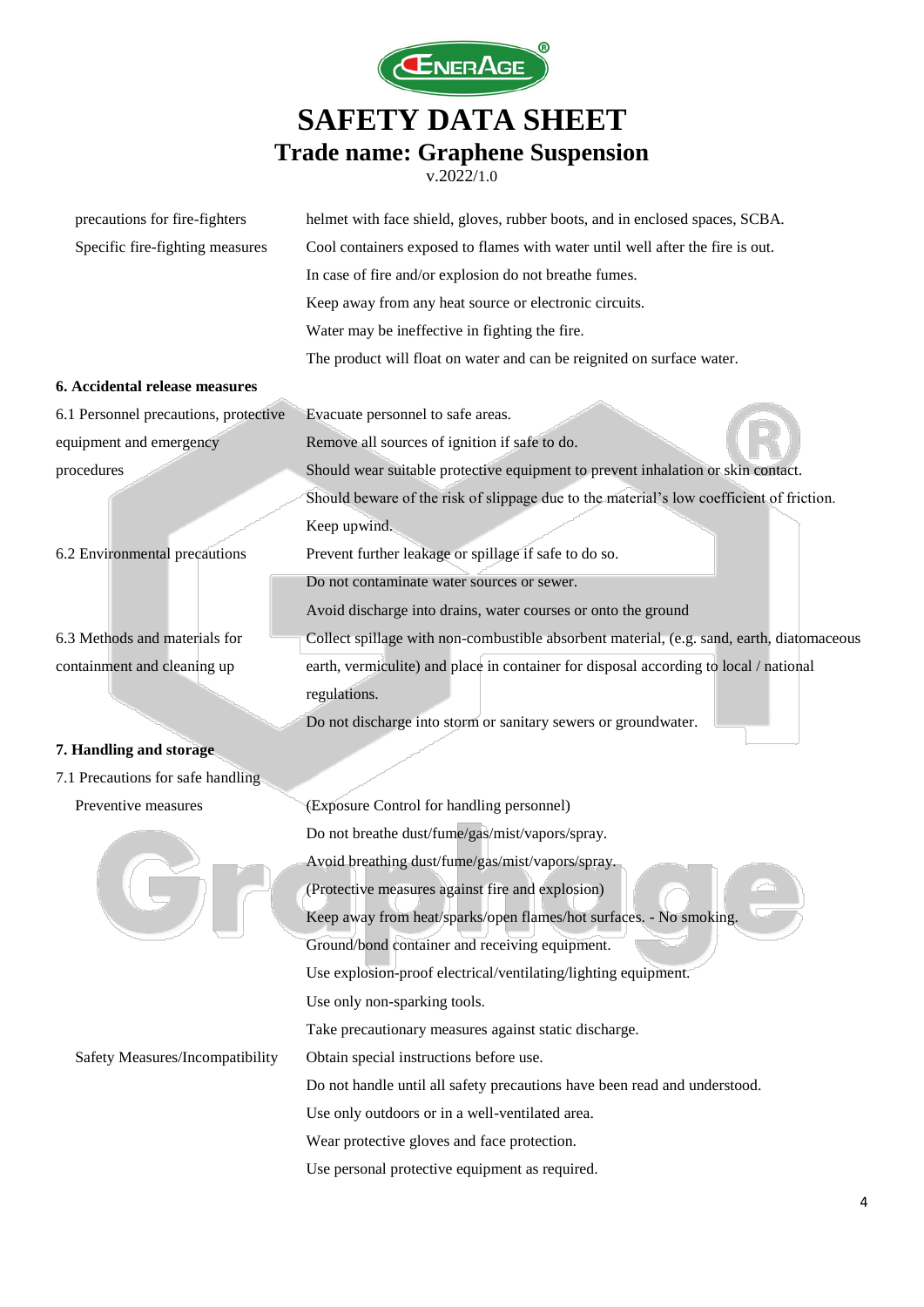

v.2022/1.0

Remove contaminated clothing and wash the skin thoroughly with soap and water after work.

7.2 Conditions for safe storage, including any incompatibilities

| Recommendation for storage | Store in a well-ventilated place and keep cool.                                         |
|----------------------------|-----------------------------------------------------------------------------------------|
|                            | Keep container tightly closed                                                           |
|                            | Store locked up.                                                                        |
|                            | Graphene is electrically conductive. Avoid accumulations of graphene in places where    |
|                            | these accumulations could cause shorting of electrical switches, circuits or components |
|                            | since any dust can form a potentially explosive mixture in air.                         |

#### **8. Exposure controls/personal protection**

8.1 Engineering controls Provide adequate workplace ventilation. If vapor/dusts are generated through handling, local exhaust ventilation should be employed.

> Eye wash facilities and emergency shower must be available when handling this product. Respiratory protection may be needed for non-routine or emergency situations.

#### 8.2 Exposure controls

| Components      | <b>Type</b> | Exposure $limit(s)$           | Source           |
|-----------------|-------------|-------------------------------|------------------|
| n-butyl acetate | <b>TWA</b>  | $150$ ppm                     | <b>ACGIH</b>     |
|                 | <b>STEL</b> | $200$ ppm                     | <b>ACGIH</b>     |
|                 | <b>TWA</b>  | 150 ppm 710 mg/m <sup>3</sup> | <b>NIOSH REL</b> |
|                 | <b>ST</b>   | 200 ppm 950 mg/m <sup>3</sup> | <b>NIOSH REL</b> |
|                 | <b>TWA</b>  | 150 ppm 710 mg/m <sup>3</sup> | OSHA Z-1         |
|                 | <b>TWA</b>  | 150 ppm 710 mg/m <sup>3</sup> | <b>OSHAPO</b>    |
|                 | <b>STEL</b> | 200 ppm 950 mg/m <sup>3</sup> | <b>OSHAPO</b>    |

#### 8.3 Personal protective Equipment

General Good general ventilation (typically 10 air changes per hour) should be used. Ventilation rates should be matched to conditions.

> If applicable, use process enclosures, local exhaust ventilation, or other engineering controls to maintain airborne levels below recommended exposure limits. If exposure limits have not been established, maintain airborne levels to an acceptable level.

An eye wash and safety shower must be available in the immediate work area.

Respiratory protection To minimize risk of over exposure to dust, vapor or fumes, it is recommended that a local exhaust system is placed above the equipment, and that the working area is properly ventilated.

If ventilation is inadequate, use certified respirator that will protect against dust/mist.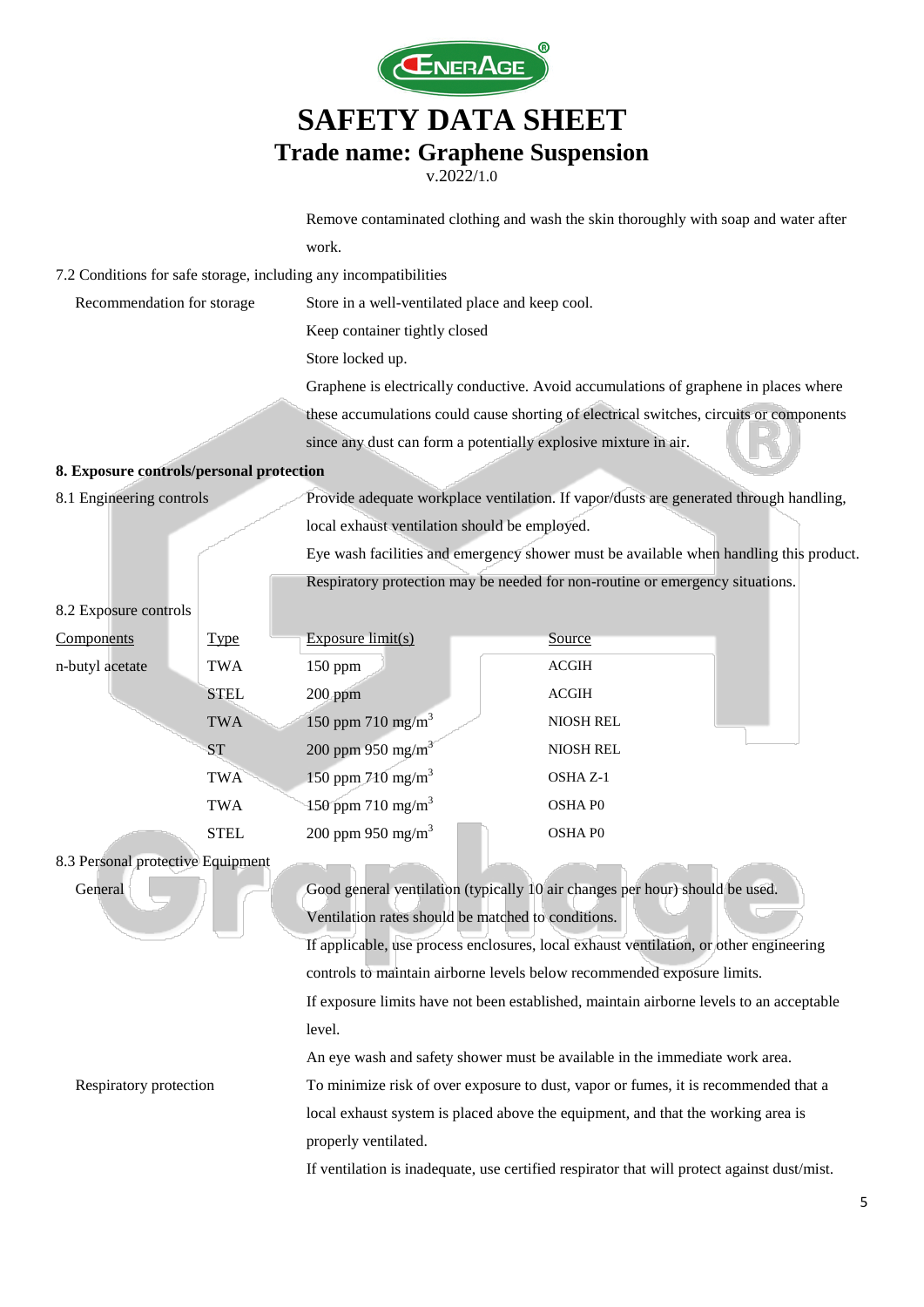

v.2022/1.0

| Eye/face protection                                       | Wear suitable safety eyeglasses or chemical protective goggles or other face protection. |  |  |
|-----------------------------------------------------------|------------------------------------------------------------------------------------------|--|--|
| Skin and body protection                                  | Choose body protection in relation to its type, to the concentration and amount of       |  |  |
|                                                           | dangerous substances, and to the specific work-place.                                    |  |  |
| Hand protection                                           | Handle with gloves. Gloves must be inspected prior to use.                               |  |  |
|                                                           | Use proper glove removal technique (without touching glove's outer surface) to avoid     |  |  |
|                                                           | skin contact with this product.                                                          |  |  |
|                                                           | Dispose of contaminated gloves after use in accordance with applicable laws and good     |  |  |
|                                                           | laboratory practices.                                                                    |  |  |
| Hygiene                                                   | Do not eat, drink or smoke when using the product.                                       |  |  |
|                                                           | Wash hands after handling.                                                               |  |  |
|                                                           | Observe good industrial hygiene practices.                                               |  |  |
| 9. Physical and Chemical Properties                       |                                                                                          |  |  |
| 9.1 Information on basic physical and chemical properties |                                                                                          |  |  |
| Appearance                                                | Liquid                                                                                   |  |  |
| Color                                                     | Gray to black                                                                            |  |  |
| Odor                                                      | Fruity                                                                                   |  |  |
| Odor threshold                                            | No data available                                                                        |  |  |
| pH                                                        | No data available                                                                        |  |  |
| Melting point                                             | Butyl acetate: -74°C; Graphene: >3600°C                                                  |  |  |
| Initial boiling point                                     | Butyl acetate: 125°C                                                                     |  |  |
| Flash point                                               | Butyl acetate: 23°C<br>Closed cup                                                        |  |  |
| Auto-ignition temperature                                 | Butyl acetate: 407 °C                                                                    |  |  |
|                                                           | Graphene: dispersed dust cloud: >600°C                                                   |  |  |
| Flammability (solid, gas)                                 | No data available                                                                        |  |  |
| <b>Explosive limit</b>                                    | $1.7 \sim 7.6 \%$ (V)                                                                    |  |  |
| <b>Evaporation</b> rate                                   | 1 (butyl acetate= $1$ )                                                                  |  |  |
| Vapor density                                             | 4.01                                                                                     |  |  |
| Vapor pressure                                            | 20 hPa @ 25 °C                                                                           |  |  |
| Decomposition temperature                                 | No data available                                                                        |  |  |
| Density                                                   | 0.9~1.0 $g/cm^3$ @ 20°C                                                                  |  |  |
| Solubility in water                                       | Butyl acetate: 5.3 g/l @20°C; Graphene: Insoluble                                        |  |  |
| Solubility (other)                                        | No data available                                                                        |  |  |
| Partition coefficient                                     | 2.3                                                                                      |  |  |

(n-Octanol/water)

**10. Stability and Reactivity**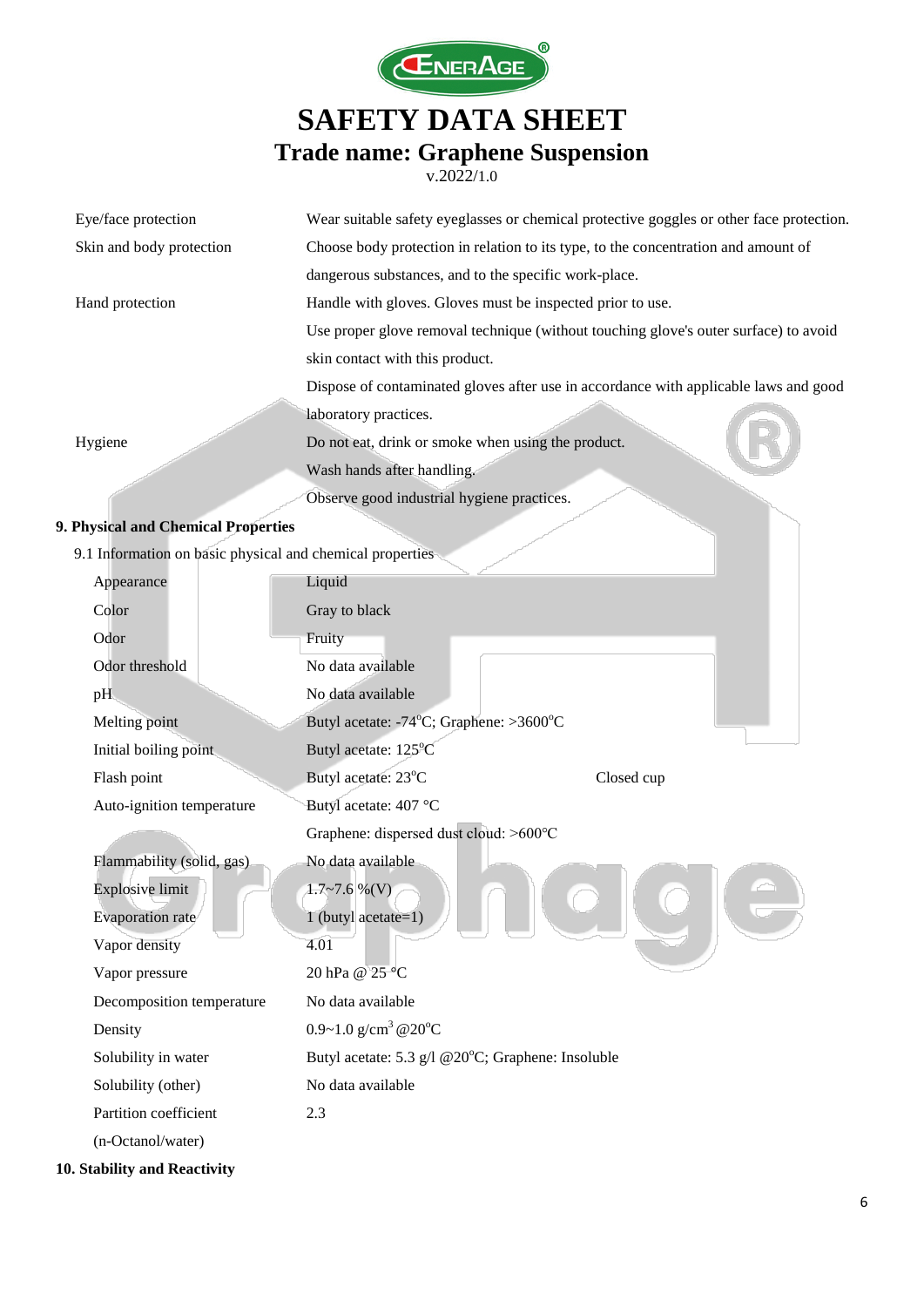

| 10.1 Reactivity                                   | No data available.                                                                           |  |
|---------------------------------------------------|----------------------------------------------------------------------------------------------|--|
| 10.2 Chemical stability                           | Stable under recommended storage conditions.                                                 |  |
| 10.3 Possibility of hazardous                     | No data available.                                                                           |  |
| reactions                                         |                                                                                              |  |
| 10.4 Conditions to avoid                          | Heat, flames and sparks.                                                                     |  |
| 10.5 Incompatible materials                       | Strong oxidizing agents, strong reducing agent, strong bases.                                |  |
| 10.6 Hazardous decomposition                      | Mainly carbon oxides occur under high temperature/fire conditions.                           |  |
| products                                          |                                                                                              |  |
| 11. TOXICOLOGICAL INFORMATION                     |                                                                                              |  |
| 11.1 Information on the likely routes of exposure |                                                                                              |  |
| Inhalation                                        | No data available.                                                                           |  |
| Ingestion                                         | No data available.                                                                           |  |
| Skin contact                                      | No data available.                                                                           |  |
| Eye contact                                       | No data available.                                                                           |  |
|                                                   | 11.2 Symptoms related to the physical, chemical and toxicological characteristics            |  |
| Inhalation                                        | May cause drowsiness or dizziness.                                                           |  |
| Ingestion                                         | No data available.                                                                           |  |
| Skin contact                                      | Repeated exposure may cause skin dryness or cracking.                                        |  |
| Eye contact                                       | No data available.                                                                           |  |
| 11.3 Information on toxicological effects         |                                                                                              |  |
| Acute toxicity                                    |                                                                                              |  |
| Dermal                                            | OECD Test Guide 402, LD 50, Rabbit, Male and female: >14,112 mg/kg.                          |  |
| Oral                                              | OECD Test Guide 423, LD 50, Rat, Female: 10.76 mg/kg.                                        |  |
| Inhalation                                        | OECD Test Guide 403, LD 50, Rat, Male and female, 4 h: >21 mg/l.                             |  |
| <b>Skin Corrosion/Irritation</b>                  | OECD Test Guide 404, Rabbit, 4h: No skin irritation.                                         |  |
| Serious Eye Damage/Eye                            | OECD Test Guide 405, Rabbit: No eye irritation.                                              |  |
| Irritation                                        |                                                                                              |  |
| Respiratory or skin sensitization                 | Not a skin sensitizer.                                                                       |  |
| Germ cell mutagenicity                            |                                                                                              |  |
| in vitro                                          | Ames test, Salmonella typhimurium: Negative                                                  |  |
| in vivo                                           | No data available.                                                                           |  |
| Carcinogenicity                                   | No ingredient of this product presents at levels greater than or equal to 0.1% is identified |  |
|                                                   | as probable, possible or confirmed human carcinogen by IARC, OSHA and NTP.                   |  |
| Reproductive toxicity                             | No data available.                                                                           |  |
| Specific target organ toxicity                    |                                                                                              |  |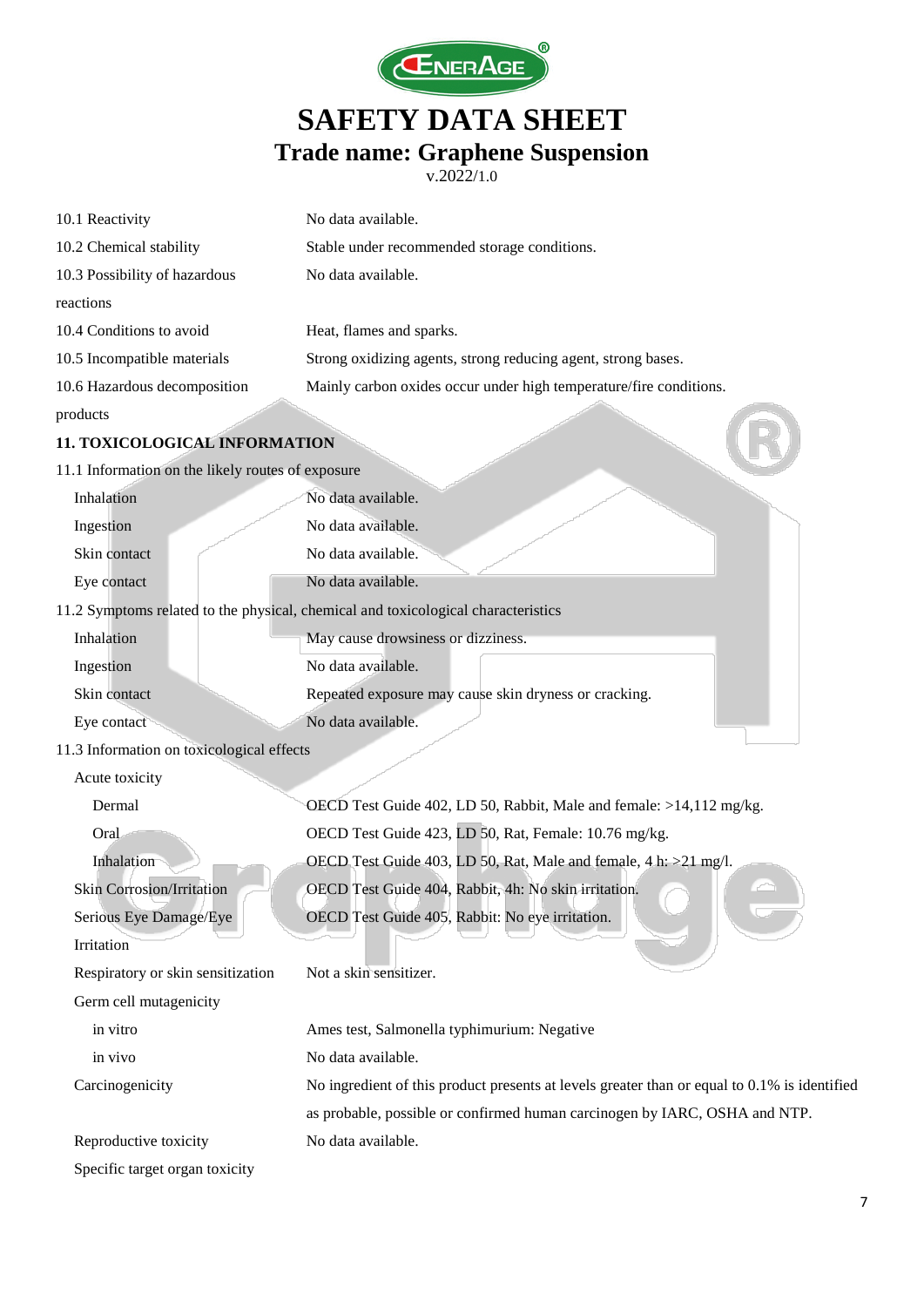

| Single exposure                      | May cause drowsiness or dizziness. Central nervous system                              |  |  |
|--------------------------------------|----------------------------------------------------------------------------------------|--|--|
| Repeated exposure                    | No data available.                                                                     |  |  |
| Aspiration hazard                    | No data available.                                                                     |  |  |
| Other effects                        | No data available.                                                                     |  |  |
| 12. Ecological Information           |                                                                                        |  |  |
| 12.1 Ecotoxicity                     |                                                                                        |  |  |
| Fish                                 |                                                                                        |  |  |
| Specific substance(s)                |                                                                                        |  |  |
| Butyl acetate                        | Flow-through test, LC 50, Pimephales promelas, 96 h: 18 mg/l                           |  |  |
| Aquatic invertebrates                |                                                                                        |  |  |
| Specific substance(s)                |                                                                                        |  |  |
| <b>Butyl</b> acetate                 | Static test, EC 50, Daphnia (water flea), 48 h: 44 mg/l                                |  |  |
| Algae                                |                                                                                        |  |  |
| Specific substance(s)                |                                                                                        |  |  |
| <b>Butyl</b> acetate                 | Static test, EC50, Desmodesmus subspicatus (green algae), 72h: 674.7 mg/l              |  |  |
| 12.2 Persistence and degradability   |                                                                                        |  |  |
| Biodegradation                       | OECD Test Guideline 301D, Aerobic, exposure time 28d: 83% - Readily biodegradable.     |  |  |
| <b>BOD</b>                           | 730 mg/g                                                                               |  |  |
| <b>COD</b>                           | $1,010$ mg/g                                                                           |  |  |
| BOD/COD                              | 72%                                                                                    |  |  |
| ThOD                                 | $2,200$ mg/g                                                                           |  |  |
| 12.3 Bioaccumulative potential       |                                                                                        |  |  |
| Bioaccumulation                      | No data available.                                                                     |  |  |
| <b>Bioconcentration factor (BCF)</b> | No data available on bioaccumulation.                                                  |  |  |
| Partition coefficient                | 2.3                                                                                    |  |  |
| n-octanol/water                      |                                                                                        |  |  |
| 12.4 Mobility in soil                | The product is water soluble and may spread in water systems.                          |  |  |
| 12.5 Results of PBT and vPvB         | This substance/mixture contains no components considered to be either persistent,      |  |  |
| assessment                           | bioaccumulative and toxic (PBT), or very persistent and very bioaccumulative (vPvB) at |  |  |
|                                      | levels of 0.1% or higher.                                                              |  |  |
| 12.6 Other adverse effects           | Harmful to aquatic life.                                                               |  |  |
| 13. Disposal considerations          |                                                                                        |  |  |
| 13.1 Waste Code                      | No data available.                                                                     |  |  |
| 13.2 Disposal methods                | Dispose of only in accordance with local, state, and federal regulations. Do not       |  |  |
|                                      | contaminate any lakes, streams, ponds, groundwater or soil.                            |  |  |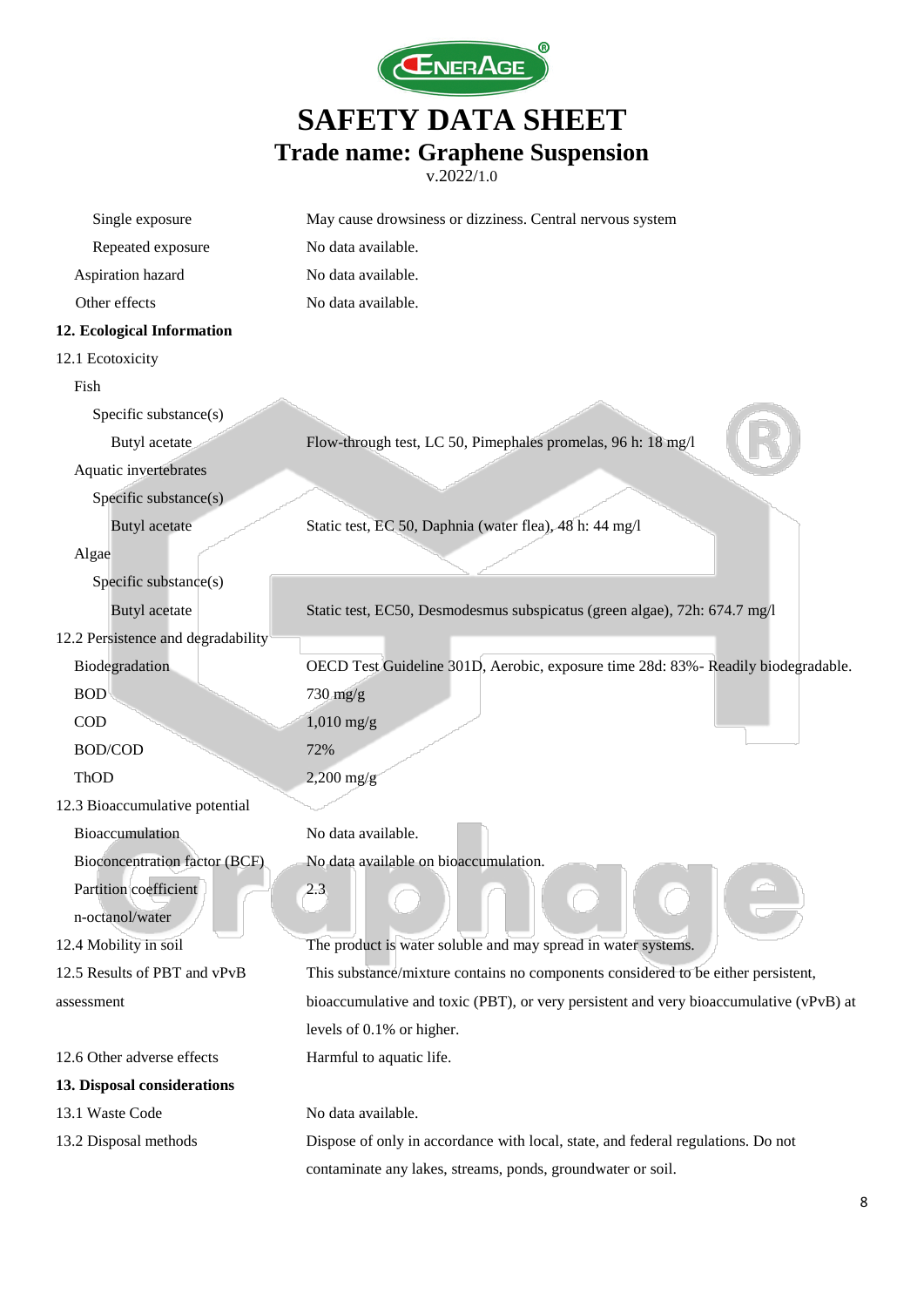

|                                                | No mixing with other waste.                                                            |  |  |
|------------------------------------------------|----------------------------------------------------------------------------------------|--|--|
|                                                | Leave chemicals in original containers.                                                |  |  |
| 13.3 Empty containers                          | Empty containers retain product residue (liquid and/or vapor) and can be dangerous. DO |  |  |
|                                                | NOT PRESSURIZE, CUT, WELD, BRAZE, SOLDER, DRILL, GRIND, OR EXPOSE                      |  |  |
|                                                | SUCH CONTAINERS TO HEAT, FLAME, SPARKS, STATIC ELECTRICITY, OR                         |  |  |
|                                                | OTHER SOURCES OF IGNITION; THEY MAY EXPLODE AND CAUSE INJURY                           |  |  |
|                                                | OR DEATH. Empty drums should be completely drained, triple-rinsed, properly bunged     |  |  |
|                                                | and promptly returned to a drum reconditioner, or properly disposed.                   |  |  |
| <b>14. Transport Information</b>               |                                                                                        |  |  |
| <b>ADR/RID</b>                                 |                                                                                        |  |  |
| UN number                                      | <b>UN 1123</b>                                                                         |  |  |
| UN proper shipping name                        | <b>BUTYL ACETATES</b>                                                                  |  |  |
| Transport hazard class(es)                     |                                                                                        |  |  |
| Class                                          | 3                                                                                      |  |  |
| Label(s)                                       | 3                                                                                      |  |  |
| Packing group                                  | $\mathbf{III}$                                                                         |  |  |
| Marine pollutant                               | N <sub>o</sub>                                                                         |  |  |
| Special precaution for user                    | No data available.                                                                     |  |  |
| IATA (International Air Transport Association) |                                                                                        |  |  |
| UN number                                      | <b>UN 1123</b>                                                                         |  |  |
| UN proper shipping name                        | <b>Butyl Acetates</b>                                                                  |  |  |
| Transport hazard class(es)                     |                                                                                        |  |  |
| Class                                          | 3<br>3                                                                                 |  |  |
| Label(s)                                       | 3<br>3                                                                                 |  |  |
| Packing group                                  | $\rm III$                                                                              |  |  |
| Marine pollutant                               | N <sub>o</sub>                                                                         |  |  |
| Special precaution for user                    | No data available.                                                                     |  |  |
| IMDG (International Maritime Dangerous Goods)  |                                                                                        |  |  |
| UN number                                      | <b>UN 1123</b>                                                                         |  |  |
| UN proper shipping name                        | <b>BUTYL ACETATES</b>                                                                  |  |  |
| Transport hazard class(es)                     |                                                                                        |  |  |
| Class                                          | 3                                                                                      |  |  |
| Label(s)                                       | 3                                                                                      |  |  |
| EmS No.                                        | $F-E$ , $S-D$                                                                          |  |  |
| Packing group                                  | $\rm III$                                                                              |  |  |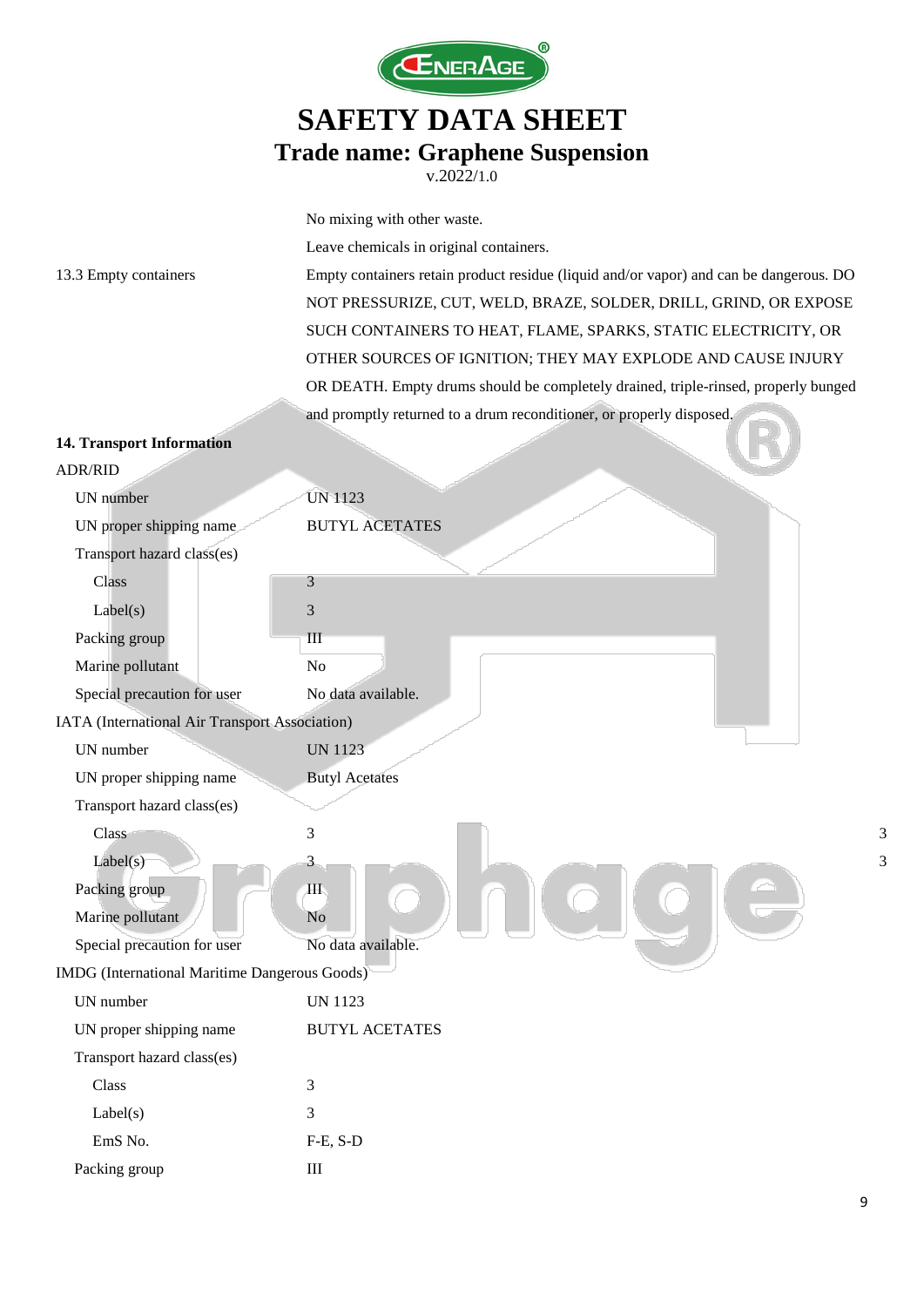

v.2022/1.0

| Marine pollutant                                                         | N <sub>o</sub>                                                            |              |                       |  |
|--------------------------------------------------------------------------|---------------------------------------------------------------------------|--------------|-----------------------|--|
| Special precaution for user                                              | No data available.                                                        |              |                       |  |
| <b>49 CFR</b>                                                            |                                                                           |              |                       |  |
| UN/ID/NA number                                                          | <b>UN 1123</b>                                                            |              |                       |  |
| Proper shipping name                                                     | <b>Butyl Acetates</b>                                                     |              |                       |  |
| Class                                                                    | 3                                                                         |              |                       |  |
| Label(s)                                                                 | 3                                                                         |              |                       |  |
| ERG code                                                                 | 129                                                                       |              |                       |  |
| Packing group                                                            | III                                                                       |              |                       |  |
| Marine pollutant                                                         | No                                                                        |              |                       |  |
| 14.1 Environmental hazards                                               |                                                                           |              |                       |  |
| MARPOL Annex III - Prevention of pollution by harmful substances         |                                                                           |              |                       |  |
| Marine pollutants (yes/no)                                               | no                                                                        |              |                       |  |
| 14.2 Special precautions for user                                        | No data available.                                                        |              |                       |  |
| 14.3 Transport in bulk according to Annex II of MARPOL73/78 and IBC Code |                                                                           |              |                       |  |
| Product name                                                             | <b>BUTYL ACETATES</b>                                                     |              |                       |  |
| Pollution category                                                       | Y                                                                         |              |                       |  |
| Ship type                                                                | 3                                                                         |              |                       |  |
| <b>15. Regulatory Information</b>                                        |                                                                           |              |                       |  |
| U.S. Federal Regulations                                                 |                                                                           |              |                       |  |
| CERCLA Hazardous Substance List (40 CFR 302.4)                           |                                                                           |              |                       |  |
| Components                                                               | CAS No.                                                                   | Component RQ | Calculated product RQ |  |
| n-butyl acetate                                                          | 123-86-4                                                                  | 5,000 lbs    | 5,000 lbs             |  |
| Superfund Amendments and Reauthorization Act of 1986 (SARA)              |                                                                           |              |                       |  |
| SARA 302 Extremely Hazardous Substance                                   |                                                                           |              |                       |  |
|                                                                          | This material does not contain any components with a section 302 EHS TPQ. |              |                       |  |
| SARA 304 Emergency Release Notification                                  |                                                                           |              |                       |  |
| This material does not contain any components with a section 304 EHS RQ. |                                                                           |              |                       |  |
| SARA 311/312 Hazards                                                     | Fire hazard                                                               |              |                       |  |
|                                                                          | Acute health hazard                                                       |              |                       |  |
| <b>SARA 313</b>                                                          |                                                                           |              |                       |  |

This material does not contain any chemical components with known CAS numbers that exceed the threshold (De Minimis) reporting levels established by SARA Title III, Section 313.

U.S state regulations

US. California Proposition 65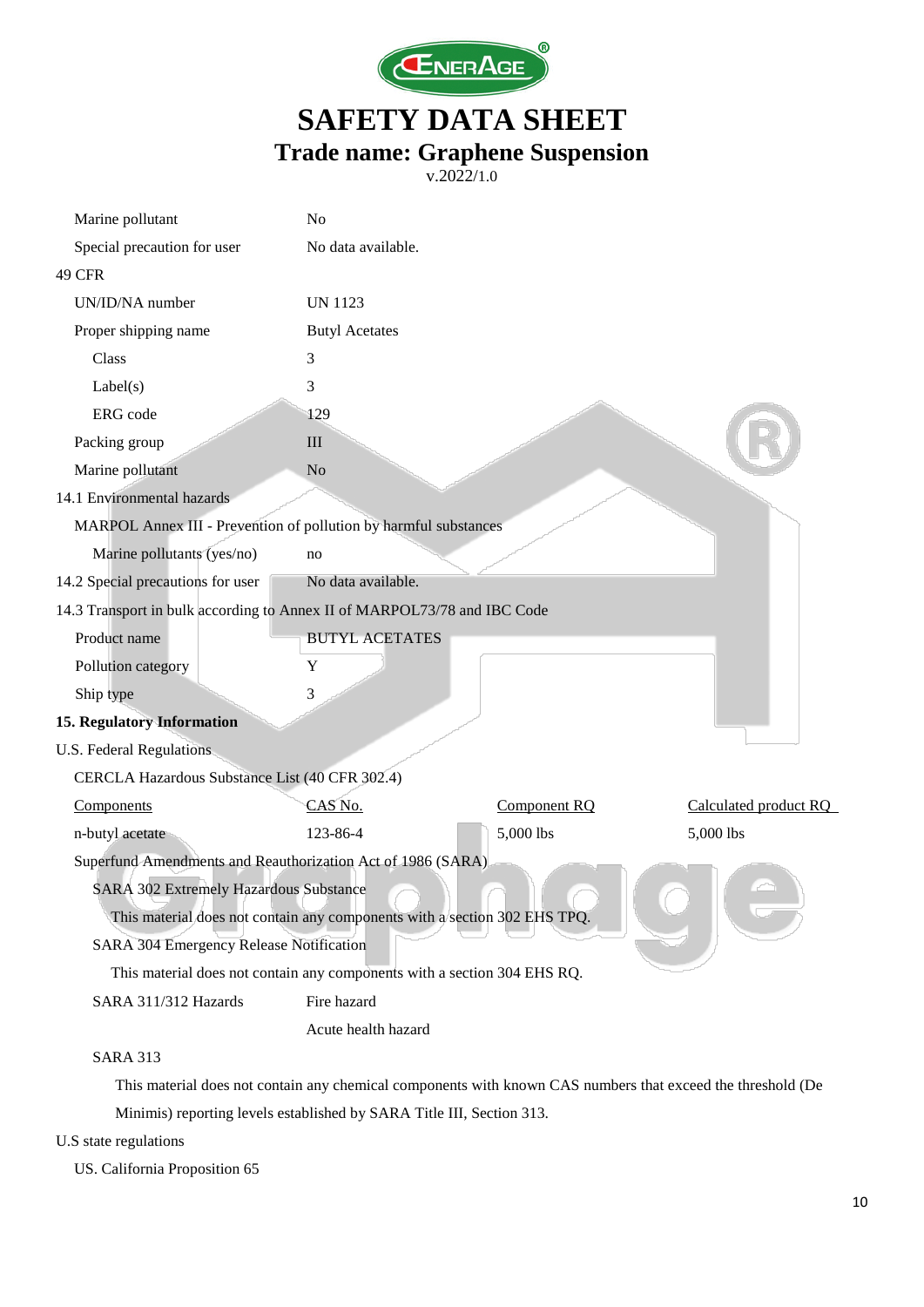

v.2022/1.0

This product does not contain any chemicals known to the State of California to cause cancer, birth, or any other

| reproductive defects.            |                                                              |                                                |                                        |                                        |
|----------------------------------|--------------------------------------------------------------|------------------------------------------------|----------------------------------------|----------------------------------------|
| <b>International Regulations</b> |                                                              |                                                |                                        |                                        |
| <b>WHMIS</b> classification      |                                                              |                                                |                                        |                                        |
| Flammable liquids                |                                                              | No data available.                             |                                        |                                        |
| Eye irritation                   |                                                              | No data available.                             |                                        |                                        |
| Specific target organ toxicity - |                                                              | No data available.                             |                                        |                                        |
| single exposure                  |                                                              |                                                |                                        |                                        |
| European Union                   |                                                              |                                                |                                        |                                        |
| Flammable liquids                |                                                              | No data available.                             |                                        |                                        |
| Eye irritation                   |                                                              | No data available.                             |                                        |                                        |
| Specific target organ toxicity - |                                                              | No data available.                             |                                        |                                        |
| single exposure                  |                                                              |                                                |                                        |                                        |
| Montreal protocol                |                                                              | No data available.                             |                                        |                                        |
| Stockholm convention             |                                                              | No data available.                             |                                        |                                        |
| Rotterdam convention             |                                                              | No data available.                             |                                        |                                        |
| Kyoto protocol                   |                                                              | No data available.                             |                                        |                                        |
| Inventory status                 |                                                              |                                                |                                        |                                        |
| Australia                        |                                                              | <b>Inventory of Chemical Substances (AICS)</b> |                                        | On or in compliance with the inventory |
| Japan                            | The inventory of existing and new chemical substances (ENCS) |                                                | On or in compliance with the inventory |                                        |
| Japan                            | Industrial Safety and Health Law (ISHL)                      |                                                |                                        |                                        |
| Canada                           |                                                              | Domestic Substances List (DSL) Inventory       |                                        | On or in compliance with the inventory |
| Philippines                      | Inventory of Chemicals/ Chemical Substances (PICCS)          |                                                |                                        | On or in compliance with the inventory |
| Korea                            | <b>Existing Chemicals Inventory (KECI)</b>                   |                                                |                                        | On or in compliance with the inventory |
| China                            | Inventory of Existing Chemical Substances (IECSC)            |                                                |                                        | On or in compliance with the inventory |
| <b>USA</b>                       | The Toxic Substances Control Act (TSCA) Chemical Substance   |                                                |                                        | All substances listed as active on the |
|                                  | Inventory                                                    |                                                |                                        | <b>TSCA</b> inventory                  |
| Taiwan                           | Taiwan's Chemical Substance Inventory (TCSI)                 |                                                | On or in compliance with the inventory |                                        |
| 16. Other Information            |                                                              |                                                |                                        |                                        |
| <b>Hazard Ratings</b>            |                                                              |                                                |                                        |                                        |
|                                  |                                                              | Health                                         | Flammability                           | Physical Hazard/Instability            |

Hazard rating: 0 - Minimal; 1 - Slight; 2 - Moderate; 3 - Serious; 4 - Severe; RNP - Rating not possible

HMIS  $2$  3 0  $NFPA$  and  $1$  and  $3$  0